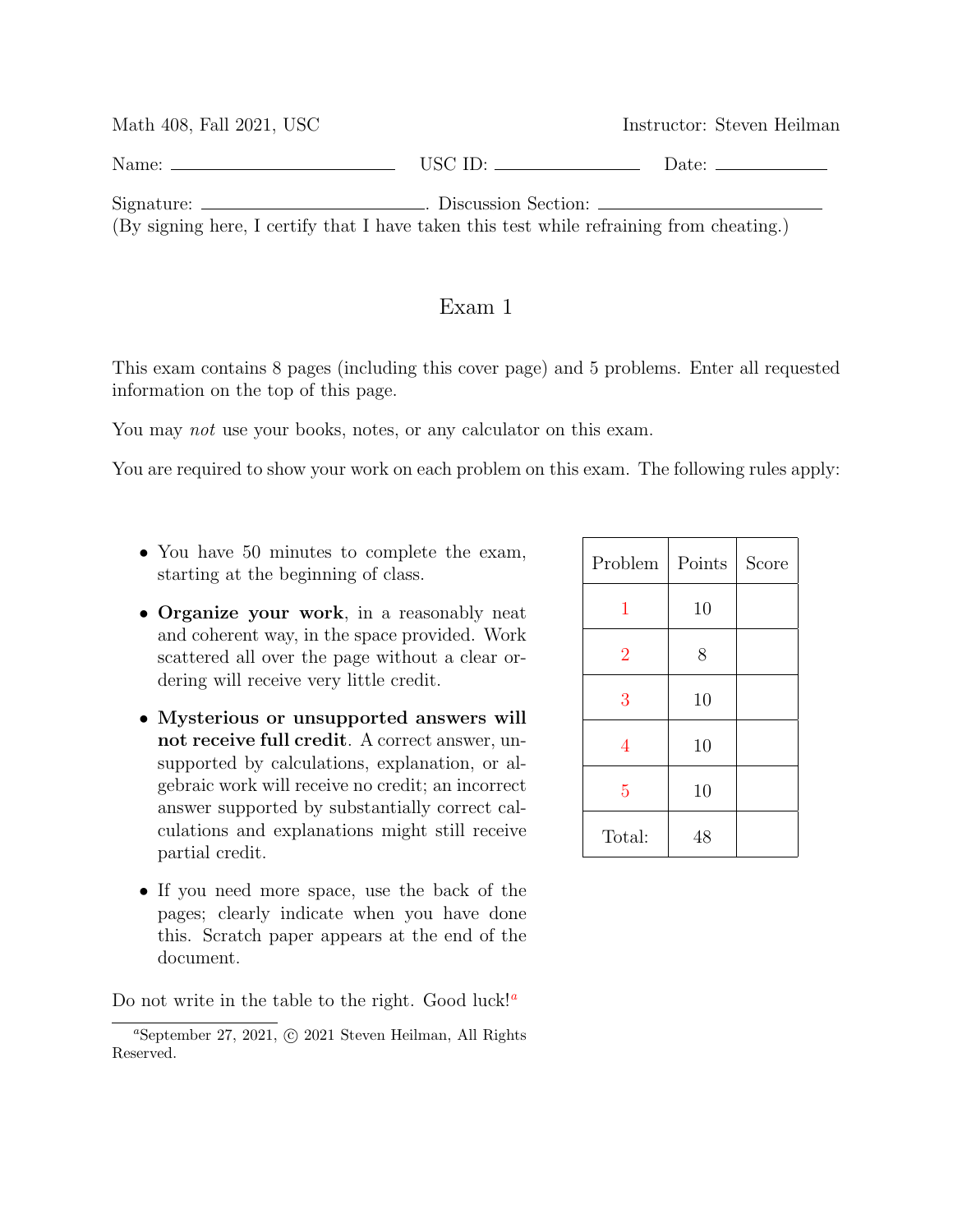- <span id="page-1-0"></span>1. Label the following statements as TRUE or FALSE. If the statement is true, explain your reasoning. If the statement is false, provide a counterexample and explain your reasoning.
	- (a) (2 points) The negation of the statement "There exists an integer j such that  $j^3 - j < 7$ " is: "For every integer j, we have  $j^3 - j \ge 7$ ." TRUE FALSE (circle one)

(b) (2 points) Let **P** be the uniform probability law on [0, 1]. Let  $x_1, x_2, \ldots \in [0, 1]$  be a countable set of distinct points. Then

$$
\mathbf{P}\left(\cup_{n=1}^{\infty}\{x_n\}\right)=0.
$$

TRUE FALSE (circle one)

(c) (2 points) Let  $X_1, \ldots, X_n$  be i.i.d random variables drawn from a family of probability density functions  $\{f_\theta: \theta \in \mathbf{R}\}\$  where  $f_\theta: \mathbf{R} \to [0, \infty)$  for all  $\theta \in \mathbf{R}$ . Then there must exist some integer  $k \geq 1$ ,  $\exists$  some function  $t: \mathbb{R}^n \to \mathbb{R}^k$  and there exists some statistic  $Y = t(X_1, \ldots, X_n)$  such that Y is a sufficient statistic for  $\theta$ . TRUE FALSE (circle one)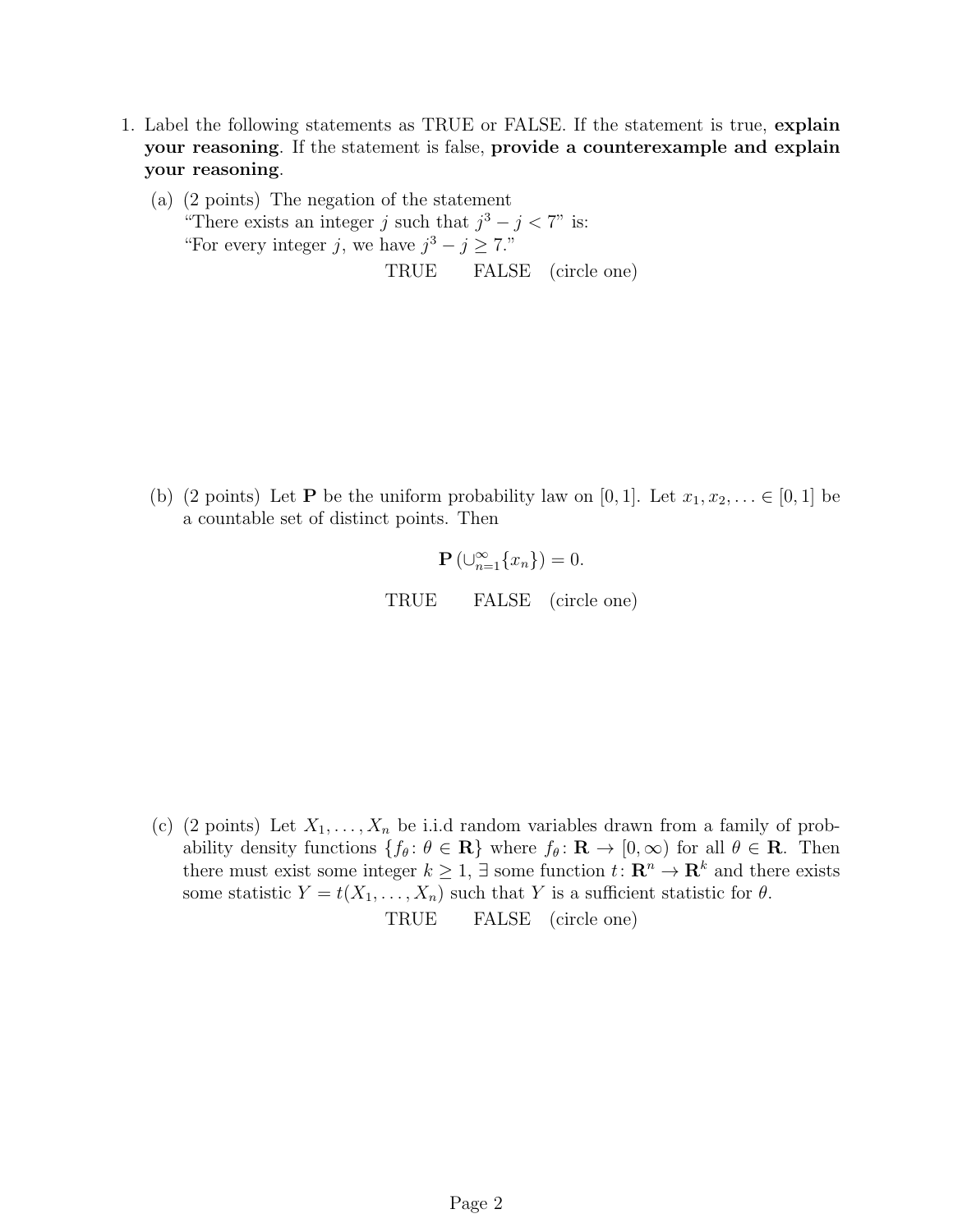(d) (2 points) Let  $X_1, \ldots, X_8$  be i.i.d Gaussian distributed random variables. Define  $W := \sum_{i=1}^{8} X_i$  and let  $Z := \sqrt{\sum_{i=1}^{8} (X_i - W/8)^2}$ . Then W and Z are independent. TRUE FALSE (circle one)

(e) (2 points) Let  $Y_1, Y_2, \ldots$  be a sequence of estimators that are consistent for  $\theta$ , where θ lies in a parameter space Θ. That is,  $Y_1, Y_2, \ldots$  converges in probability to the constant random variable  $\theta$ . Then  $\mathbf{E}_{\theta}Y_n = \theta$  for all  $n \geq 1$  and for all  $\theta \in \Theta$ .

TRUE FALSE (circle one)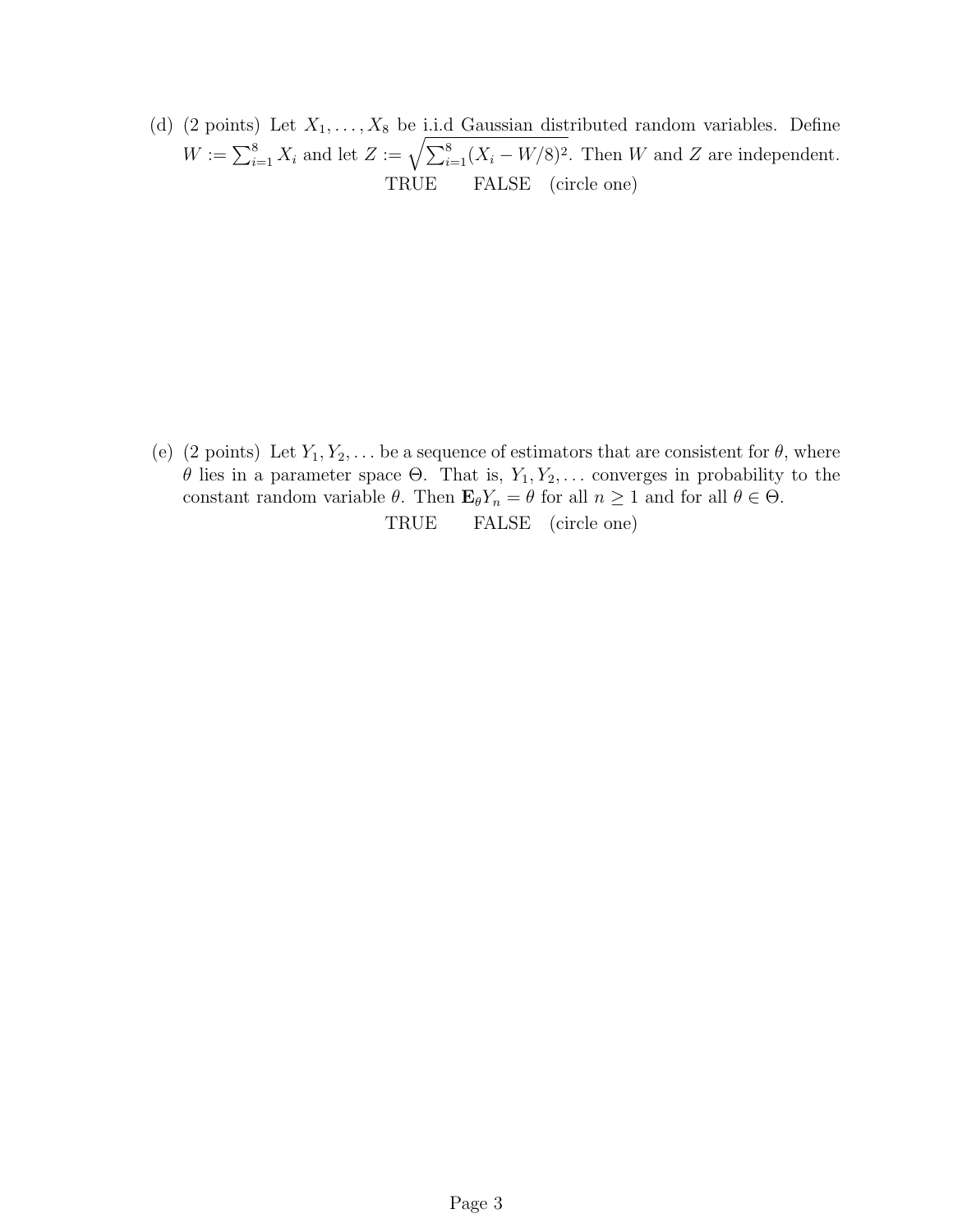<span id="page-3-0"></span>2. (8 points) Let  $Y_1, Y_2, \ldots$  be random variables such that  $\sqrt{n}Y_n$  converges in distribution to a mean zero Gaussian random variable with variance 5 as  $n \to \infty$ . Let

$$
f(t) := (t+1)^3, \qquad \forall \, t \in \mathbf{R}
$$

Show that, as  $n \to \infty$ , the random variables

$$
\sqrt{n}(f(Y_n) - f(0))
$$

converge in distribution to a random variable Z, and then compute  $EZ^2$ .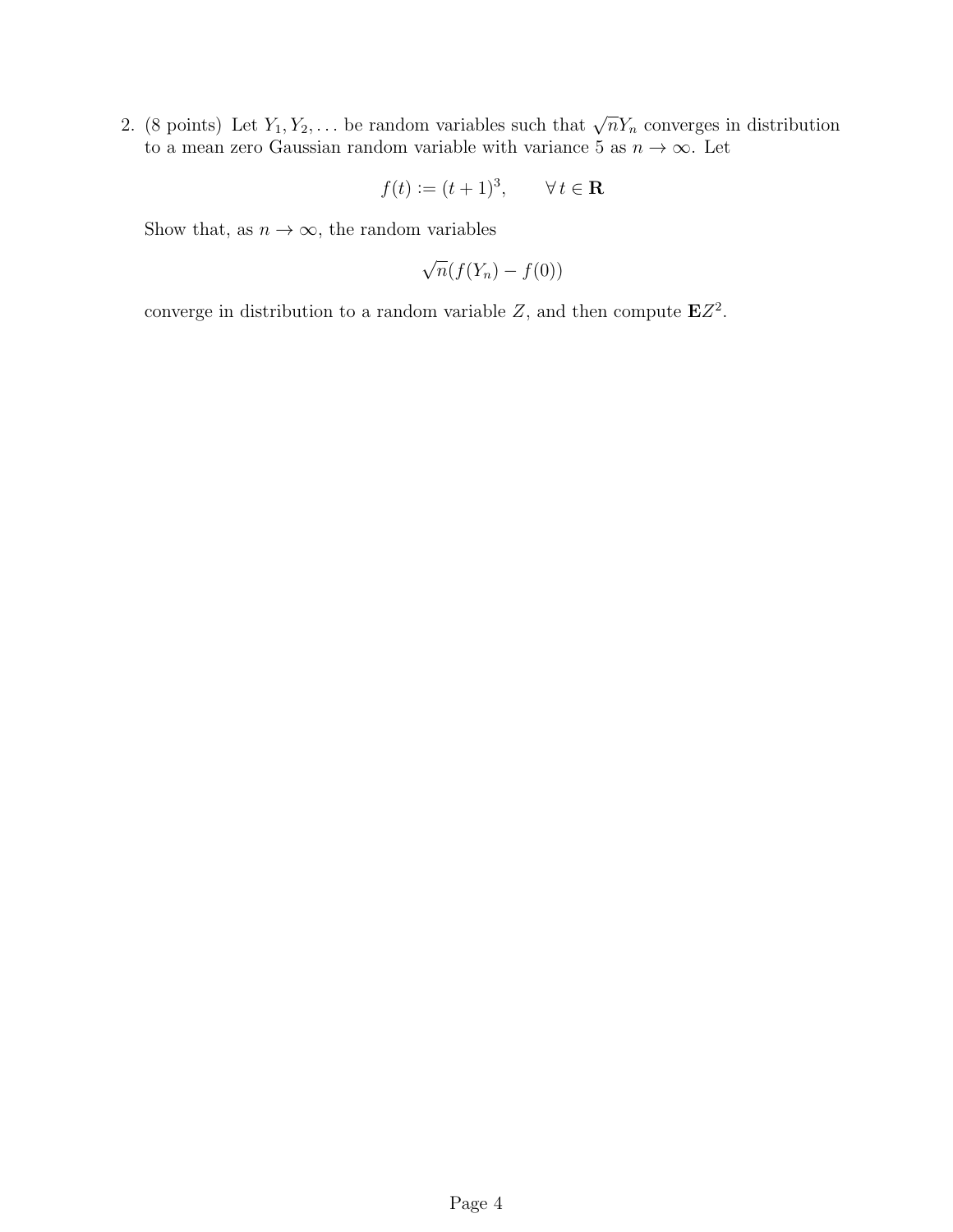<span id="page-4-0"></span>3. (10 points) Let  $\theta$  be a an unknown real parameter, and suppose a random variable X has PDF

$$
f(x) := \begin{cases} 1, & \text{if } \theta \le x \le \theta + 1 \\ 0, & \text{otherwise.} \end{cases}
$$

- $\bullet\,$  Find a method of moments estimator for  $\theta.$
- Find a method of moments estimator for  $\theta^2$ .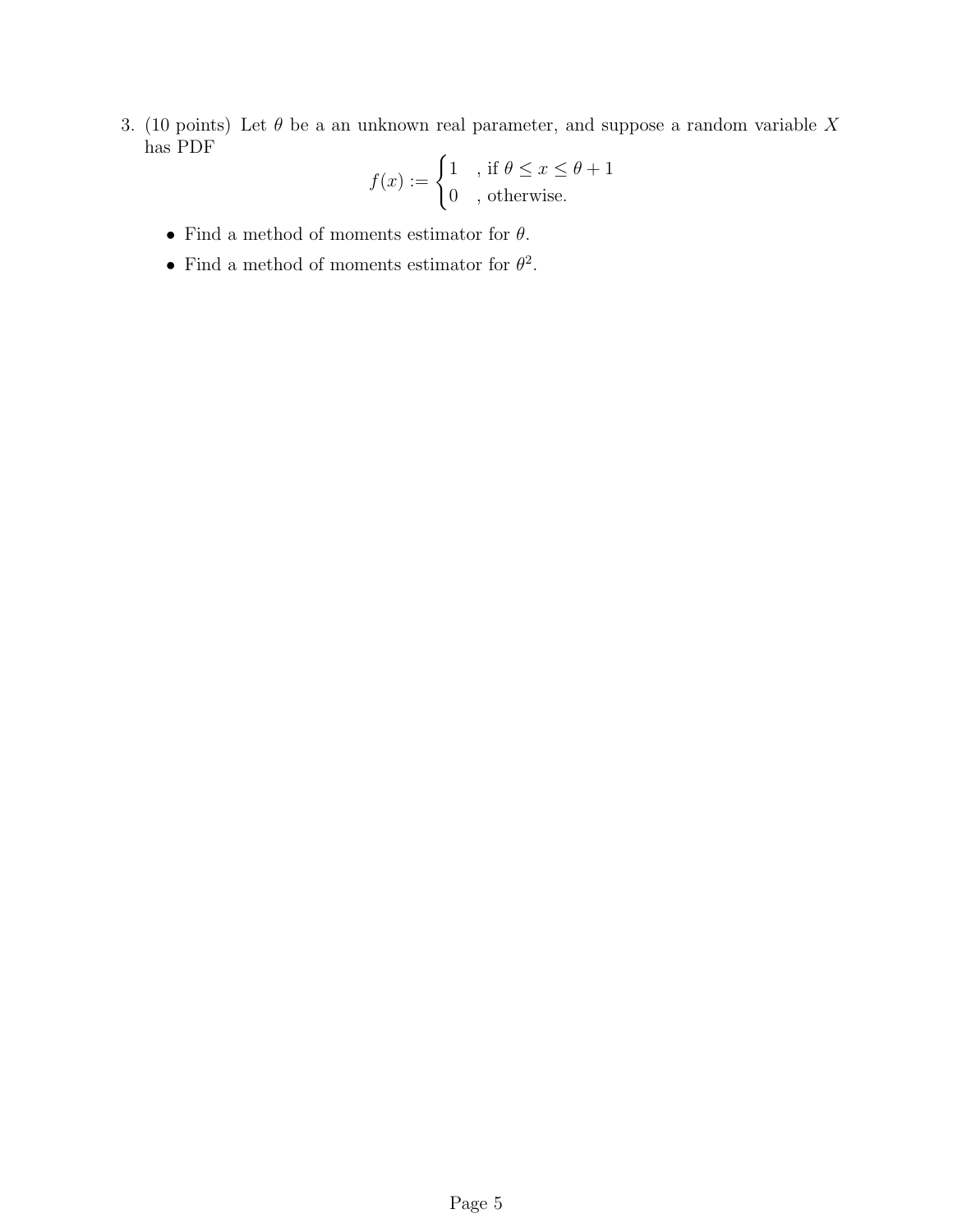<span id="page-5-0"></span>4. (10 points) Let  $X_1, \ldots, X_n$  be a random sample of size n from a Bernoulli distribution with parameter  $0 < \theta < 1$ . (That is,  $P(X_1 = 1) = \theta$  and  $P(X_1 = 0) = 1 - \theta$ , with  $\theta$ unknown.)

Show that  $Y := X_1 + \cdots + X_n$  is a sufficient statistic for  $\theta$ .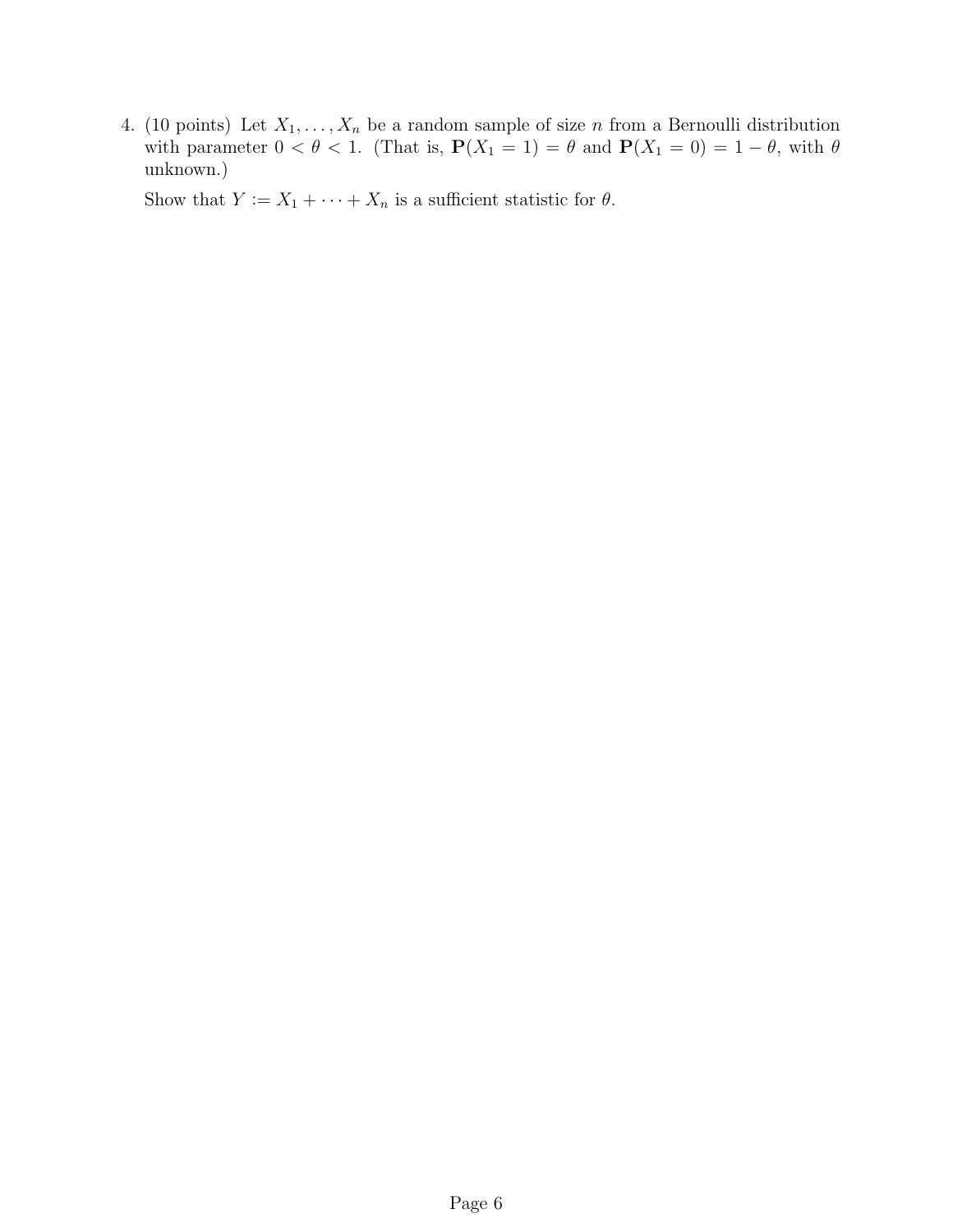<span id="page-6-0"></span>5. (10 points) Consider a population of 30,000 people, where half of them are given a vaccine for a disease. Suppose all 30,000 people are exposed to a virus causing the disease. We observe that 90 of the unvaccinated people catch the disease, while 5 of the vaccinated people catch the disease.

Consider the following statement:

"If we have a population of 30,000 people exposed to the virus, with half of them vaccinated, then the number of infections of vaccinated people, divided by the number of infections of unvaccinated people, is less than 15/100."

Is the statement true with greater than 90% certainty? Justify your answer.

(Assume that each person's ability to catch the disease is independent of each other person's ability to catch the disease.)

(Hint: the estimated probability of a vaccinated person getting the disease is 5/15, 000, and the estimated probability of an unvaccinated person getting the disease is 90/15, 000.)

(Hint: use the Central Limit Theorem. If Z is a standard Gaussian, then  $P(|Z| \leq 2) \approx$ (Hint: use the Central Limit Theore<br>.9545. Also,  $\sqrt{5} \approx 2.23$ ,  $\sqrt{90} \approx 9.5$ .)